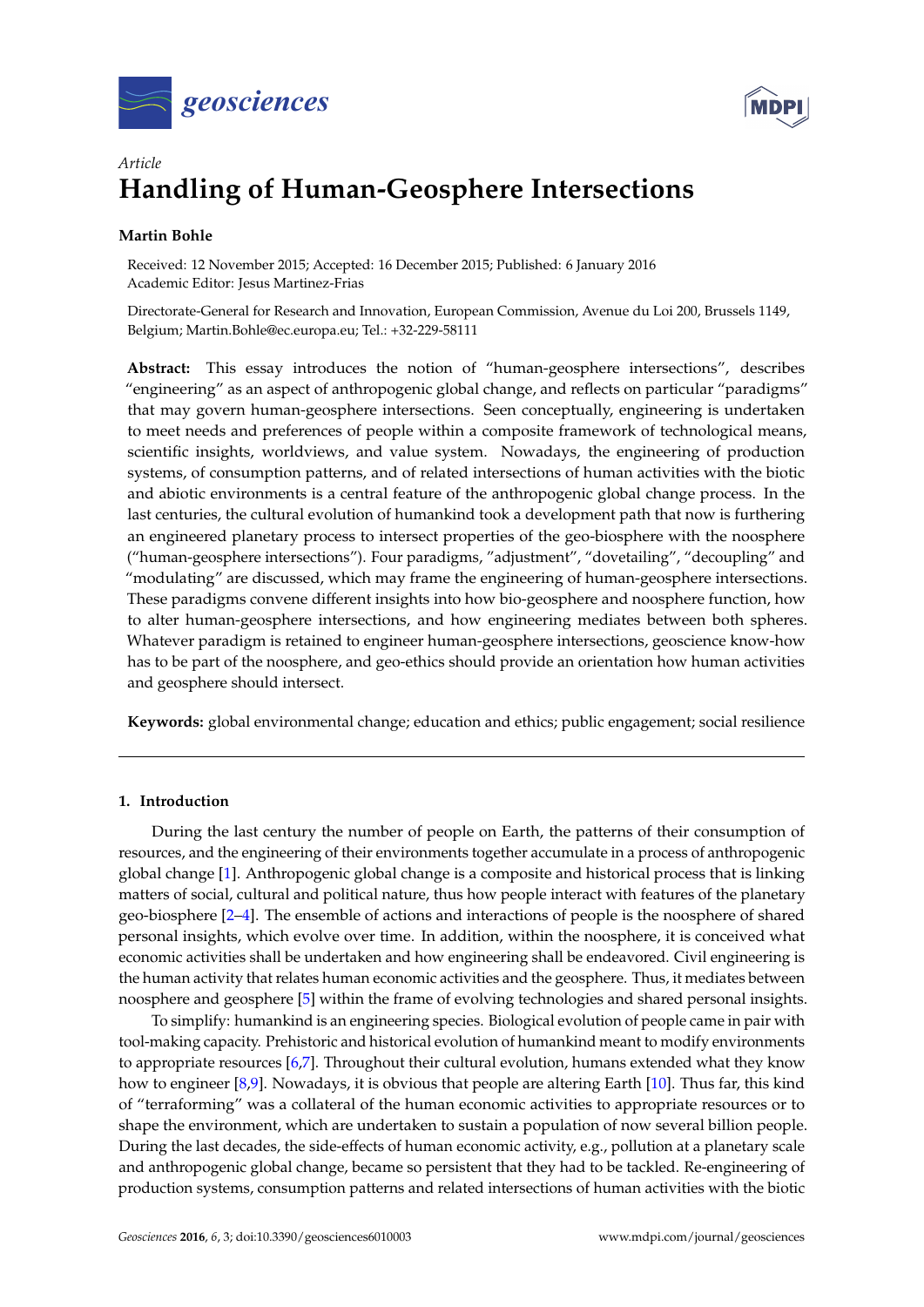and abiotic environment deemed to be a necessary endeavor; see Schwägerl [\[11\]](#page-8-9) for an exhaustive review and detailed references. Four paradigms may frame this re-engineering effort with an overall purpose that is going beyond issues of scientific understanding and technical skills.

This essay outlines these paradigms and their context for acknowledging geosciences as part of people's daily life, *i.e.*, making geosciences a part of the noosphere.

## **2. Observations**

## *2.1. Four Paradigms to Terraform Earth*

Regarding how production systems and consumption patterns are organized in the context of anthropogenic global change, the baseline paradigm is "adjustment" to the side-effects of "business as usual", *i.e.*, to continue with the actual development paths of humankind. Three alternative paradigms are currently conceived. They are: (1) to alter human production/consumption patterns so that it dovetails into the bio/geosphere; (2) to segregate human production/consumption from bio/geosphere so that they are decoupled (eco-modernism); and (3) to modulate processes in the bio/geosphere (geo-engineering) so that they counteract the side-effects of human production/consumption patterns. Respectively, and to simplify for comparison, the notions "adjustment", "dovetailing", "decoupling" and "modulating" may qualify these four paradigms.

The current approach to how to handle anthropogenic global change applies the "dovetailing" paradigm. A key example is the Montreal Protocol for the abatement of ozone depleting substances. The "dovetailing" paradigm reflects experiences how to reduce human impact on the biosphere, e.g., impact of industrial pollution. The paradigm "to decouple" human activities from the environment (bio/geosphere) reflects the purpose of many engineering endeavors such as shore defenses and setting up an economy with circular matter fluxes. The paradigm of "modulating" geochemical and physical processes reflects the very purpose of human engineering, namely to keep the environment suitable for human appropriation.

As conventional as these four paradigms are, their conscious application on a planetary scale would be without precedence. Still, as ambitious as applying these paradigms "at planetary scale" is, they all fit well into the development path of (civil-)engineering endeavors of the last centuries. It is in this sense that people face a double habitual context when engineering at planetary scale. The available technological means, scientific understanding, and resources confine the engineering efforts. Within these limits, worldviews determine the choices. Thus, the ethical questions that engineering and geoscience imply in a professional context are put into a much more complex societal context, if undertaken at a planetary scale.

## *2.2. Human-Geosphere Intersection*

#### 2.2.1. The Making of the Anthropocene

Humankind's activity has left local traces in the geological record since the onset of agriculture in Neolithic ages [\[12\]](#page-8-10). The industrial revolution has printed a clear signal into the geological records at a planetary scale [\[13,](#page-8-11)[14\]](#page-8-12). Since some decades ago, humankind's economic activity intersects the geosphere in a more general manner, either directly or mediated by the biosphere. The respective geological records at a planetary scale are forming [\[15\]](#page-8-13).

It is the paradigm of present times that the production and consumption pattern of humankind causes fluxes of matter that modify Earth-system dynamics. This feature advocates renaming the present times Anthropocene, the time when humankind's activities modulate state and development path of planet Earth. Thus, and going beyond its scientific meaning, the notion Anthropocene conveys a double message [\[1,](#page-8-0)[16\]](#page-9-0). First, that the development paths of humankind's history and natural earth-systems may intersect. Second, that to understand global processes, it may require synthesizing know-how of social sciences, humanities and natural sciences [\[3,](#page-8-14)[12](#page-8-10)[,17](#page-9-1)[,18\]](#page-9-2).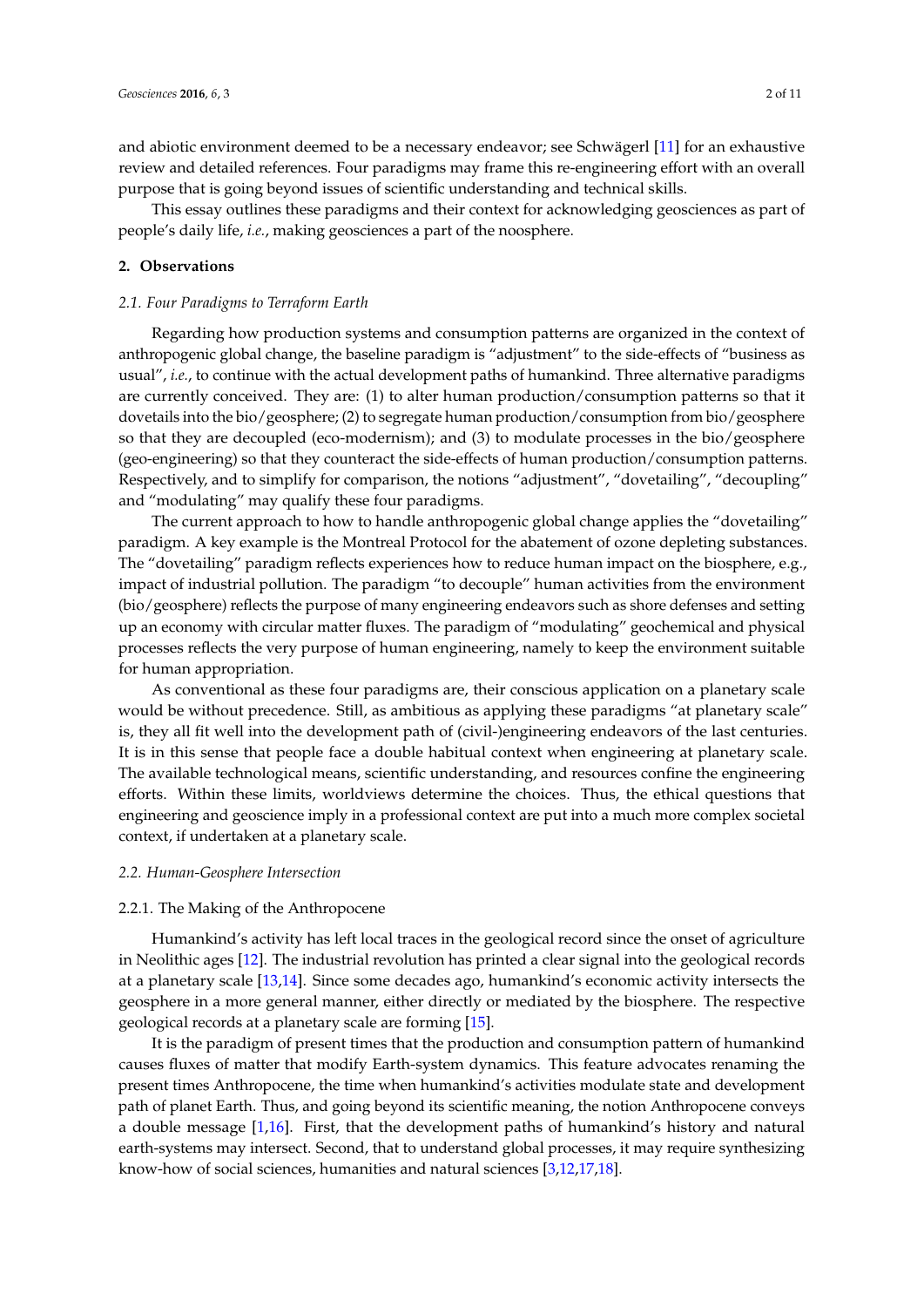In such a synthesis, the natural sciences contribute to understanding the abiotic and biotic processes, which determine earth-systems dynamics. The social sciences and humanities contribute to understanding both, how people interact given their mental, subjective concepts (worldviews, culture, values, preferences, *etc.*), and how they collectively pursue their economic activities with the purpose to maintain their well-being, mutual care-taking, reproduction, and interaction. People's engineering endeavors provide the feedback between the noosphere of people's worldviews and preferences and the geosphere. Engineering works couple humankind's economic activities to the geosphere. The manner how these engineering works are conceived, designed, build and maintained depends on people's worldviews, culture, values, and preferences [\[19](#page-9-3)[–21\]](#page-9-4).

The interactions of people in the noosphere are of diverse nature and form, e.g., of technical, economic, social, cultural, artistic nature, and of public, collective or individual form. Furthermore, these people–people interactions are both; they are loaded, e.g., with worldviews and preferences, and they purposefully shape personal and shared views and coordinate actors. Thus, the making of the Anthropocene is as much a "mental" process in the noosphere [\[22\]](#page-9-5), as it results from the "material" intersection of humankind's economic activities and the bio-geosphere [\[13](#page-8-11)[,14\]](#page-8-12). In that context, engineering is the human activity that shapes the commons of the Anthropocene.

## 2.2.2. Human-Geosphere Intersections and Engineering History

Only recently human-geosphere intersections were studied as a particular historical process [\[9,](#page-8-7)[14,](#page-8-12)[23,](#page-9-6)[24\]](#page-9-7), showing how humankind appraised its actions including their intersect with the geo-biosphere. Generally, the intersection of people's activities and the geosphere was not a subject of a description of history, e.g., Fernández-Arnesto's [\[25\]](#page-9-8) account of the last millennium. Nonetheless, reference was made to climate change and global impact of singular events such as the explosion of volcanoes like Santorini, Tambura or Krakatau. Only some scholars studied engineering history under a perspective that illustrates "human-geosphere intersection" although without naming it such, e.g., Viollet's [\[26\]](#page-9-9) history of hydraulic works for irrigation systems, waterways, power systems or sanitary systems; notwithstanding, there is a comprehensive corpus of climate research about this specific human-geosphere intersection.

Simplified, the purpose of civil-engineering works is to build an intersection of humankind's economic activity and geosphere; e.g., managing rivers and their flood-planes [\[27\]](#page-9-10). Generalizing, engineering is about shaping environments for economic and societal purposes. Thus, history of engineering is about the paradigms that framed the intersections of activities of humans and abiotic, biotic and cultural environments; e.g., in Europe from the initial spread of agriculture, through medieval deforestation to contemporary urbanized societies.

During the last centuries, the scholarly study record shows both, the appraisal of engineering works [\[19\]](#page-9-3) and concern of the state of flora and fauna [\[24,](#page-9-7)[28\]](#page-9-11) impacted by these works. The scholarly study record includes tales how to master hostile conditions, description of processes (in the noosphere) of how engineering skills developed, and accounts of deplorable intersections of human activities with the biosphere [\[29\]](#page-9-12). In comparison, natural science research of the historical development of the intersection of human activities with the geosphere is a quite recent study subject [\[30\]](#page-9-13).

Following an extended period of admiration of engineering prowess and human interventions into biosphere and geosphere, today anthropogenic global change is part of a widespread perception of "an endangered state of the globe" [\[10](#page-8-8)[,31\]](#page-9-14). That change of opinion began during the previous century with concerns about the state of the biosphere. It was perceived as endangered at the regional scale by industrial pollution, the inherent risk of chemical or nuclear technologies, or losses of species [\[32\]](#page-9-15). Similar concerns about the biosphere were also voiced in the 18th and 19th century at local scale when industrialization started [\[24\]](#page-9-7). Nowadays, people worry about the implications for their lifestyle and well-being, and also they wonder how "to better engineer" human interventions into biosphere and geosphere [\[5](#page-8-3)[,33–](#page-9-16)[35\]](#page-9-17).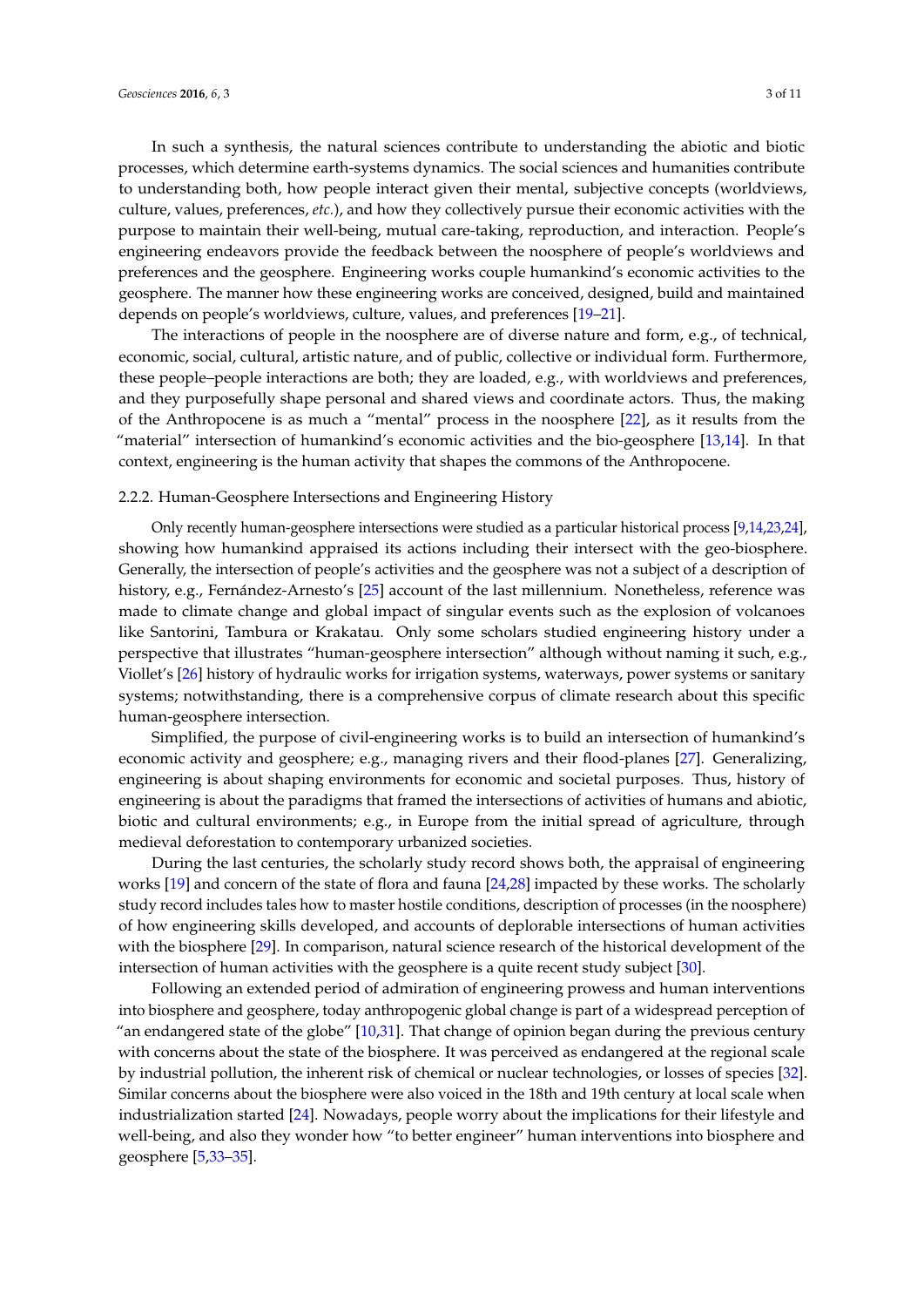To recall the obvious, when making choices, people are driven by both, their worldviews and preferences and their insights into societal, technical or natural processes. Within that context, the attitude of people towards risk, uncertainties, perception of facts and theories is very different. People's choices are subjective and vary with the context [\[36,](#page-9-18)[37\]](#page-9-19), e.g., whether the own person, the kin, or the own group is concerned, or whether an action is immediate, has happened, or will happen in the future. Going beyond concerns like "whether it is functioning", people intuitively tend to opt for what they consider as "right" or "worth" in the context of their individual worldview. When people are debating opportunities, change or risks then much of the debate is about "virtue" and what course of action is "worthwhile" [\[7,](#page-8-5)[38\]](#page-9-20). That kind of debate also applies to engineering works, e.g., the construction of hydro-power plants [\[39\]](#page-9-21). Hydropower plants are an example of quite well-known engineering works that have huge impacts and benefits. Appraisal of these impacts and benefits are vigorously debated during planning, construction and operation drawing on different worldviews [\[40\]](#page-9-22).

When considering engineering in a philosophical context, then engineering is the intended, value-driven change of environments with the purpose to facilitate production and reproduction. To that end, for example, engineering includes the building of infrastructures like shore defenses, which visibly interact with the geosphere. Likewise, engineering includes designing production systems, urban dwellings and consumption patterns that firmly but invisibly couple human activity with the geosphere through cycles of matter and energy. Last but not least, engineering is about how people govern the appropriation of living and non-living resources from the environment. Thus, intrinsically, engineering is about value systems, cultural choices and lifestyles.

The manner in how the debate on climate change is evolving shows that this debate is about worldviews [\[41\]](#page-10-0). Specialists, decision makers, and people ponder what hypotheses, theories or facts are. It is discussed how to handle uncertainty or hazards or whether to consider benefits for other people, in the past or for future generations [\[7,](#page-8-5)[42\]](#page-10-1). Now that people have to handle anthropogenic global change, they have to choose how to re-engineer on a planetary scale the production systems, consumption patterns, and their natural, technical or cultural environments. Although such re-engineering would fit into the human culture, engineering global systems differs from previous engineering endeavors. The scale and complexity of the endeavor [\[43\]](#page-10-2) is different, because anthropogenic global change—e.g., climate change—prescribes global commons for all people, whether the change is collateral or purposeful. Finally, engineering anthropogenic global change is loaded with implicit societal issues to an unprecedented level because of the impact on all people.

## *2.3. Engineering Human-geoSphere Intersections*

Societies abundantly apply geoscience for their economic activities. Understanding the features of rock, soil, water and air is essential for the production of many goods. Craftsmen, technicians, architects, and engineers apply geoscience know-how when engineering environments or creating artifacts, e.g., extraction of minerals, laying foundations for buildings, or managing floodplains. Geoscience know-how makes the engineering works (transport systems, energy systems, dwellings, agriculture, waste treatment, *etc.*) dovetailing economic activities and geosphere. Likewise, maintaining living conditions and individual well-being requires geoscience know-how. Prominent examples are ventilation, evacuation of excess water, controlling pollution from combustion engines, or maintaining radio connections when solar storms hit the Earth. Many people may not recognize how geoscience know-how mediate the interaction of human activities and processes in the geosphere because that know-how is part of habitual experiences, common sense, general education or specific vocational training. Notwithstanding any lack of conscious insights, as discussed above, the noosphere of the people–people interactions of contemporary societies and the geosphere are well coupled.

Considering anthropogenic global change, several "engineering paradigms" can be distinguished, and will be sketched out below. Each reflects how worldviews and preferences determine the choices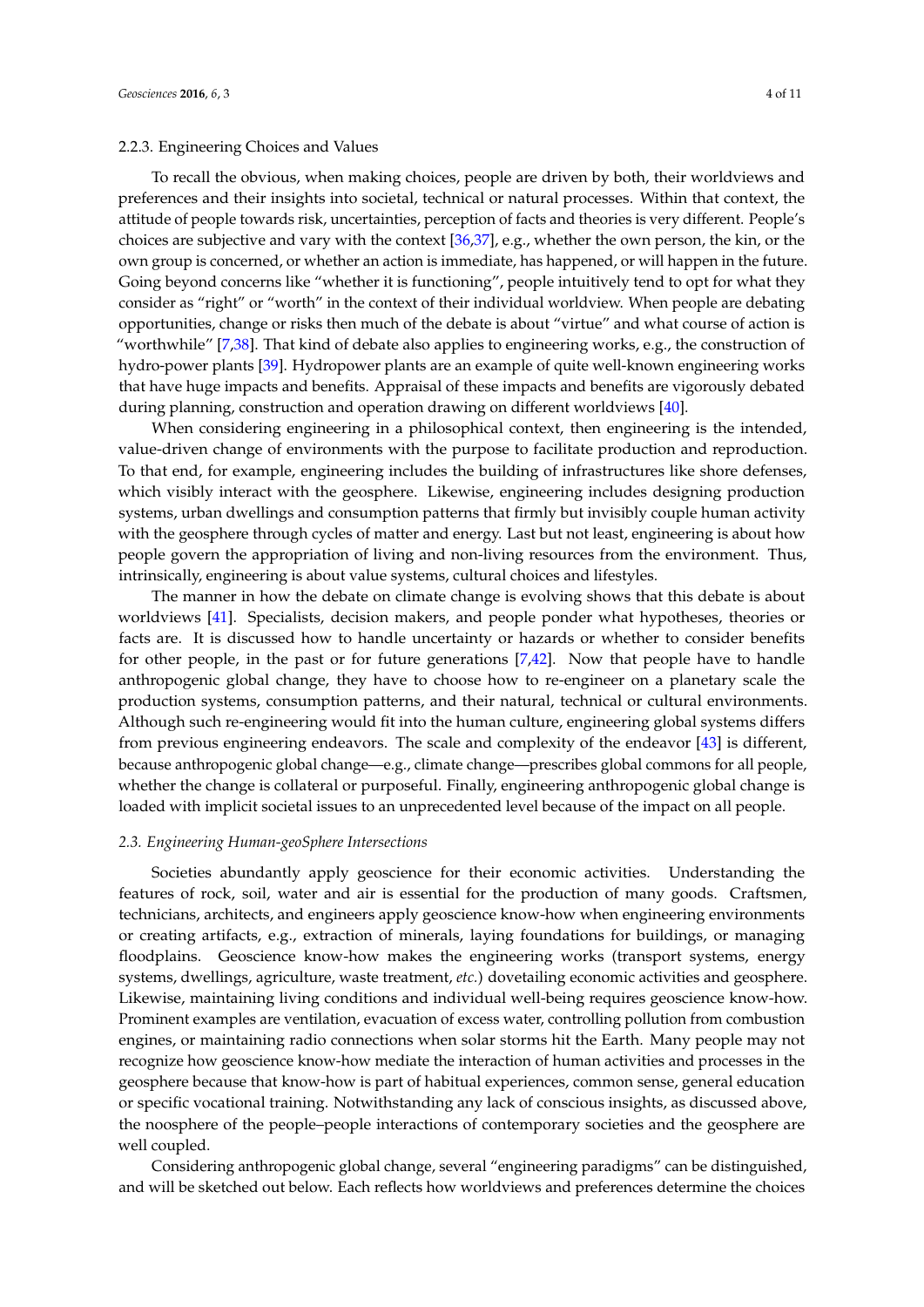how to undertake engineering works. As introduced above, the habitual approach of the last centuries may be qualified by the notion "adjustment" (to collateral damage). The notions "dovetailing", "decoupling" and "modulating" may label alternative engineering paradigms and are used for the purpose of this essay (instead of the habitual terms "adaptation", "mitigation", "eco-modernism" and "geo-engineering").

# 2.3.1. Paradigm: "Adjustment"

Since some decades ago, people's engineering works increased matter and energy fluxes across the interfaces that couple human activities and Earth's natural systems. The stratospheric ozone depletion was an early experience that triggered intergovernmental cooperation. Leakage and waste of industrial chemicals had reached a scale that their derivatives could accumulate in the stratosphere and modify chemical processes on a planetary scale. The accumulation of ozone depleting substances was sufficient to damage the ozone layer in the stratosphere. A more recent sign of anthropogenic global change is the rising atmospheric carbon dioxide concentrations, which is now the most prominent example of modified global geochemical cycles. These incremental modifications accumulated to a new feature of humankind contemporary engineering, namely anthropogenic global change.

These impacts of the humankind's economic activity on the geosphere were unintended. A kind of "terraforming by numbers" happened as a collateral effect of populations increase; political, social and individual choices regarding appropriation of resources; and engineering the environment to meet needs and preference of several billion people. The implicit engineering paradigm that a "business as usual scenario" applies may be labeled "adjustment". Thus, each new engineering work is designed to fit the local status quo and forecast of changes; e.g., shore defenses are scaled up to match the expected sea-level rise.

## 2.3.2. Paradigm: "Dovetailing"

This engineering paradigm is about the incremental adjustment of human production systems and consumption patterns. It aims to dovetail anthropogenic and natural fluxes of matter to mitigate humankind's impact on Earth systems dynamics. Today, this kind of engineering is a confirmed feature of public regulated production systems and consumption patterns. Debates are about the pace and degree of the incremental adjustment ("greening") that is appropriate [\[44](#page-10-3)[,45\]](#page-10-4). Thus, the debate is about whether measures are sufficient to have an effect and are not too costly regarding new investments and depreciation of sunken investments; the recent meeting (Conference of the Parties) in Paris (December 2015) delivering a most prominent example when discussing climate change and agreeing on the successor for the Kyoto Protocol.

Early historical forerunners of this "dovetailing" paradigm can be found in the energy-limited economies of societies before the industrial revolution [\[24](#page-9-7)[,46\]](#page-10-5), which focused on resource efficiency. The appeal of this engineering paradigm, which supports sustainability [\[29\]](#page-9-12) is double for contemporary societies. First, it incrementally modifies the traditional development paths of our societies. Second, it can generalize practices, including a political process to find consensus, which previously have applied successfully to tackle regional or local pollution, e.g., banning of ozone-depleting substances or reducing acid rain by capping sulfate emissions.

## 2.3.3. Paradigm: "Decoupling"

This engineering paradigm, self-labeled as "ecomodernism" [\[47\]](#page-10-6), is a recent branch of thought within the paradigms of "better engineering the Anthropocene". This paradigm is about decoupling anthropogenic and natural fluxes of matter to reduce human impact on earth systems. The decoupling shall be driven by enhancing non-fossil, mainly nuclear power production (the likelihood the renewable technologies will provide sufficient power is questioned) up to a level that matter is kept cycling predominately within the human economy. An economy of a stable human population of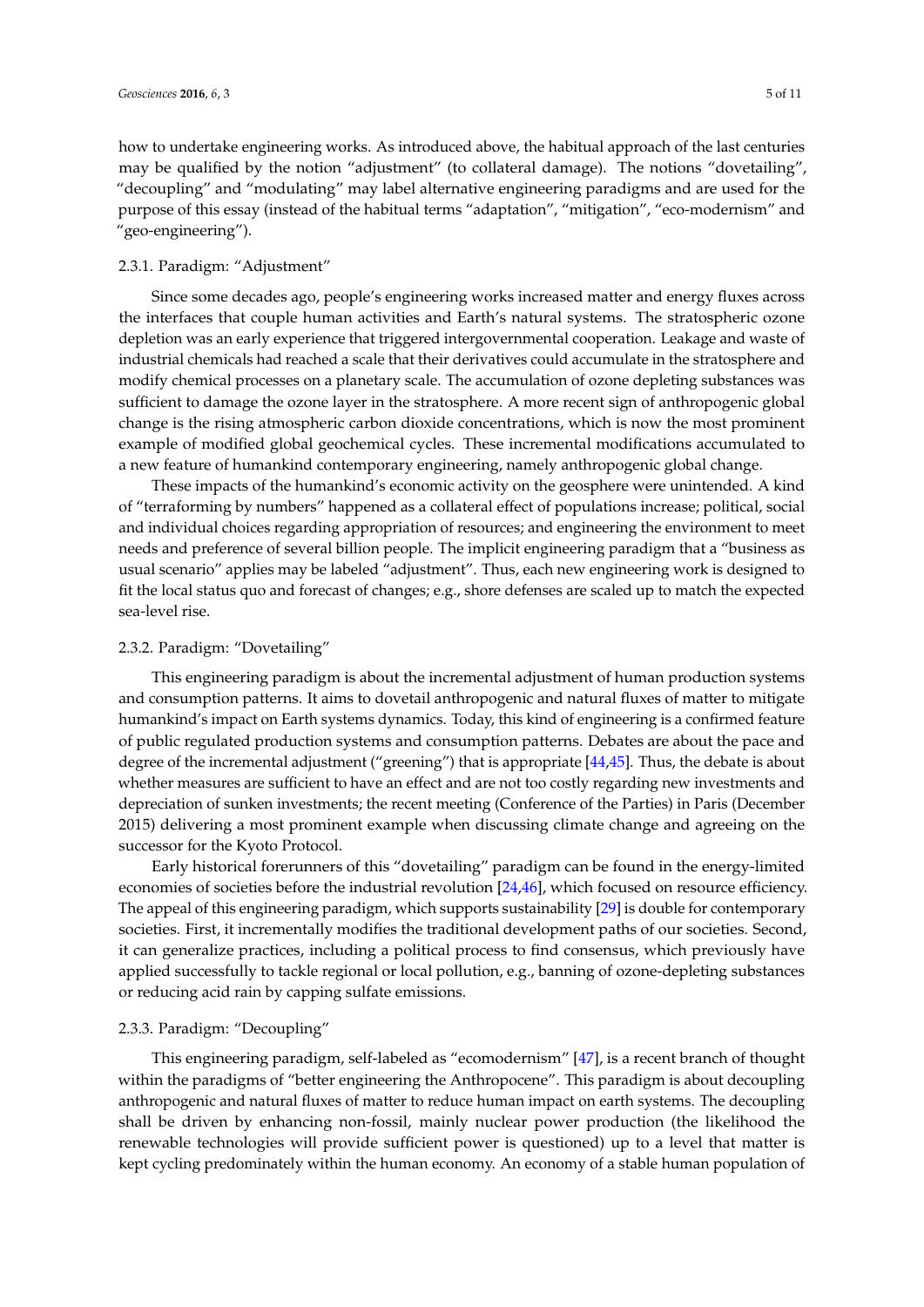mainly urban lifestyle is envisaged that is decoupled from the geosphere and biosphere, at least to an advanced degree.

The concepts used to describe "ecomodernism" aligns with the initial paradigm of Western, industrialized societies, namely to gain independence from natural processes. It suggests boosting the development path of the last centuries. This paradigm is appealing because it is preserving the value of past investments. Whether the experiences to decouple anthropogenic fluxes of matter from natural fluxes are sufficient to further the initial paradigm of industrialization is debated. The central assumptions are massive use of nuclear power and the forecast that population growth and per capita consumption will peak mid-century.

## 2.3.4. Paradigm: "Modification"

This engineering paradigm is about the adjustment of natural processes to counteract anthropogenic global change. Therefore, it is labeled "geo-engineering". It is intended to modify earth's physical and bio-geological systems in a manner that they can handle the anthropogenic fluxes of matter and energy. That kind of thinking applies a traditional human paradigm namely to purposefully adjust environments to people's preferred ways of being instead to modify production systems and consumption patterns. Such an approach has the advantage of preserving the value of past investments. Currently, technical options for geo-engineering are researched, risks are analyzed, and political processes for adoption of geo-engineering measures are discussed [\[33](#page-9-16)[,48](#page-10-7)[–50\]](#page-10-8).

#### 2.3.5. Commonalities of Engineering Paradigms

These four paradigms exhibit a common cultural trait of societies that face problems, namely to tackle them through "better engineering". The engineering shall alter the coupled Earth system of geosphere and noosphere, although from different perspectives that are depending on the respective paradigm. These paradigms have a set of ethical dilemmas in common.

First, it is intended to engineer systems that have non-linear dynamics with feedback. Such systems exhibit chaotic dynamics that show a behavior that is difficult to forecast. This feature renders design, implementation, and operation of engineering works challenging. Therefore, non-intended and counter-intuitive system behavior is likely.

Second, in the past when engineering could not tackle a problem successfully, emigration was an option. Evidently, leaving Earth is not an option. However, "internal migration" to avoid the regional impact of the anthropogenic global change is an option that is already depicted by some as an emerging feature. That dimension of "non-escape" sharpens the ethical issues of engineered anthropogenic change.

Third, the studies of technical options for geo-engineering (paradigm: "modification") reflect on consensus building as a necessary element to take action. Obviously, this insight should apply to any engineering paradigm to handle anthropogenic global change. Consensus building is also inherent in the paradigm of "dove-tailing" but seems to be less inherent to engineering cultures that accept "collateral effects" or aims at "decoupling". For the former, a requirement for financial compensation for collateral damage may be a driver to find some consensus.

Fourth, application of these paradigms needs that people gain insights into the intersection of human activity and geosphere. To make the altered intersections work, these insights should be at the center of people's lifestyles. The degree of understanding "how to build a habitable planet" [\[51\]](#page-10-9) may vary depending on the paradigm. On first sight, to modulate or to dovetail seems to be a more ambitious approach than accepting collateral effects. Likewise, decoupling seems to be simpler regarding the level of understanding that may be needed. Notwithstanding the different degree of people's insight, finally these differences may be of lesser importance than to acknowledge both, the existence of human-geosphere intersections and the endeavor that their conscious alteration through engineering at planetary scale implies.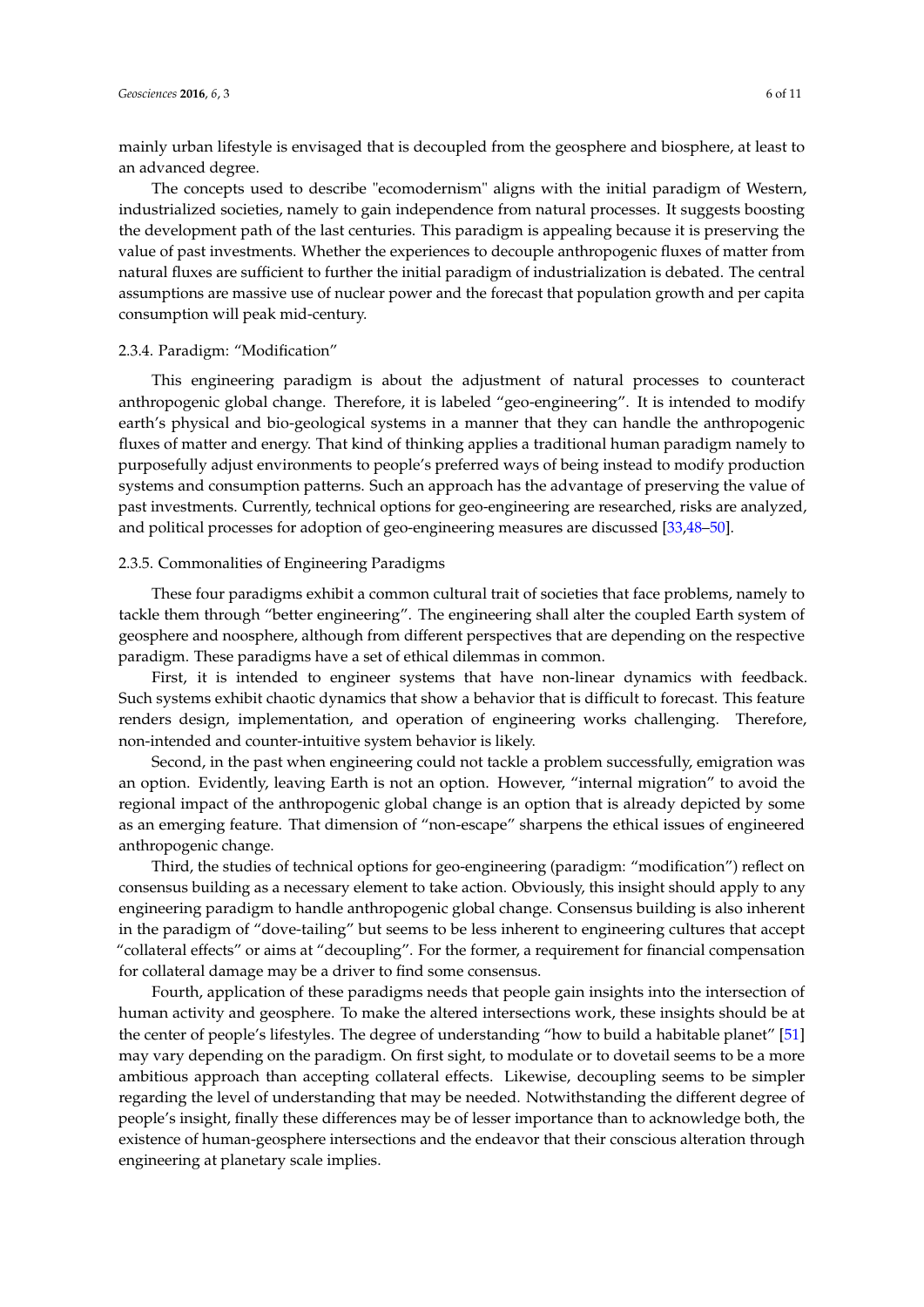## *2.4. Ethics and Human-geosphere Intersections*

Our species has acquired the power to engineer planet Earth. However, many people may not take notice of the processes and phenomena that characterize the intersections of human activity and geosphere. As discussed above, anthropogenic global change is about engineering the intersections of human economic activities and the geosphere in function of people's worldviews and preferences. Although so far anthropogenic global change was unintended, the ongoing anthropogenic global change is engineered consciously. As any engineering work, therefore, anthropogenic global change is subject to the human value-systems [\[21\]](#page-9-4), which underpin people's worldviews and preferences. However, people can tackle anthropogenic global change as part of their worldviews and preferences only if insights into human-geosphere intersections become integrated into their interactions in the noosphere. This integration is needed because people's lifestyle and living conditions will alter when human-geosphere intersections change. People will judge the alterations by their preferences, values, and worldviews; and then will decide and react accordingly. To that end, the practitioners, professionals, and researchers who understand how intersections of human activity and geosphere function, have to share their insights. The sharing has to be with decision makers and layperson and has to include value statements, and thus is done in the context of worldviews and preferences. To that end, paradigms are helpful to conceptualize an understanding of functions and worldviews.

Sharing of understanding about anthropogenic global change is a demanding process that has to handle multifaceted content. Handling the problem of stratospheric ozone depletion has taught this. Effect of increased UV-radiation because of a depleted ozone layer in the stratosphere are quite easy to conceptualize, as they were ranging from increased mutation rates to abandoning sunbathing on Australian beaches [\[52\]](#page-10-10). As experience with climate change showed, the cause–effect relations of the human-geosphere intersections are difficult to determine, even in hindsight. The processes at intersections often are non-linear and networked. Therefore, their dynamics are complex, possibly chaotic and forecasting them will be challenging [\[53–](#page-10-11)[55\]](#page-10-12). Notwithstanding this difficulty, when human-geosphere intersections get engineered then some forecasting skills will be needed.

As described above, four distinct engineering paradigms ("adjustment" "dovetailing", "decoupling" and "geo-engineering") are conceptualized as options to alter the human-geosphere intersections. Application of any of these paradigms, or of a mix of them, will raise ethical dilemmas and non-intended side-effects [\[56\]](#page-10-13). Among these ethical dilemmas will be conflicting values, uneven distribution of risks, impacts, losses, and benefits, or collateral impacts like exposure to unexpected side-effects. The side-effects may range from challenging individual lifestyles to compromising basic needs. It can be expected that debates will be vigorous, e.g., whether a side-effect was to be expected or was intentional. Generalizing, if altering of human-geosphere intersections gets addressed as engineering works, then the ethics of risk-taking, managing uncertainties or revising options will be needed in a context of applied geoscience. Thus, practitioners of geo-ethics [\[57\]](#page-10-14) should be ready to provide answers on how to take these matters up.

## **3. Discussion**

Modern societies highly value their capability to engineer, e.g., their internal processes, environments and the interactions between society and environment. Engineering works are undertaken to meet needs and preferences of people within a framework of technological means, scientific insights, worldviews and related value-systems.

Overall, "engineering" had been quite a successful approach of the human species, if measured by the (historically recent) exponential growth of the number of people. Recently, the engineering power of people started to influence planetary fluxes of matter and energy, e.g., people are initiating the Anthropocene. Until now, people did not intend to modify planetary fluxes of matter and energy or to engineer them. Although people were aware of the effect of their cumulative activities on the biosphere, so far they ignored the intersection of human economic activity with the geosphere. The phase of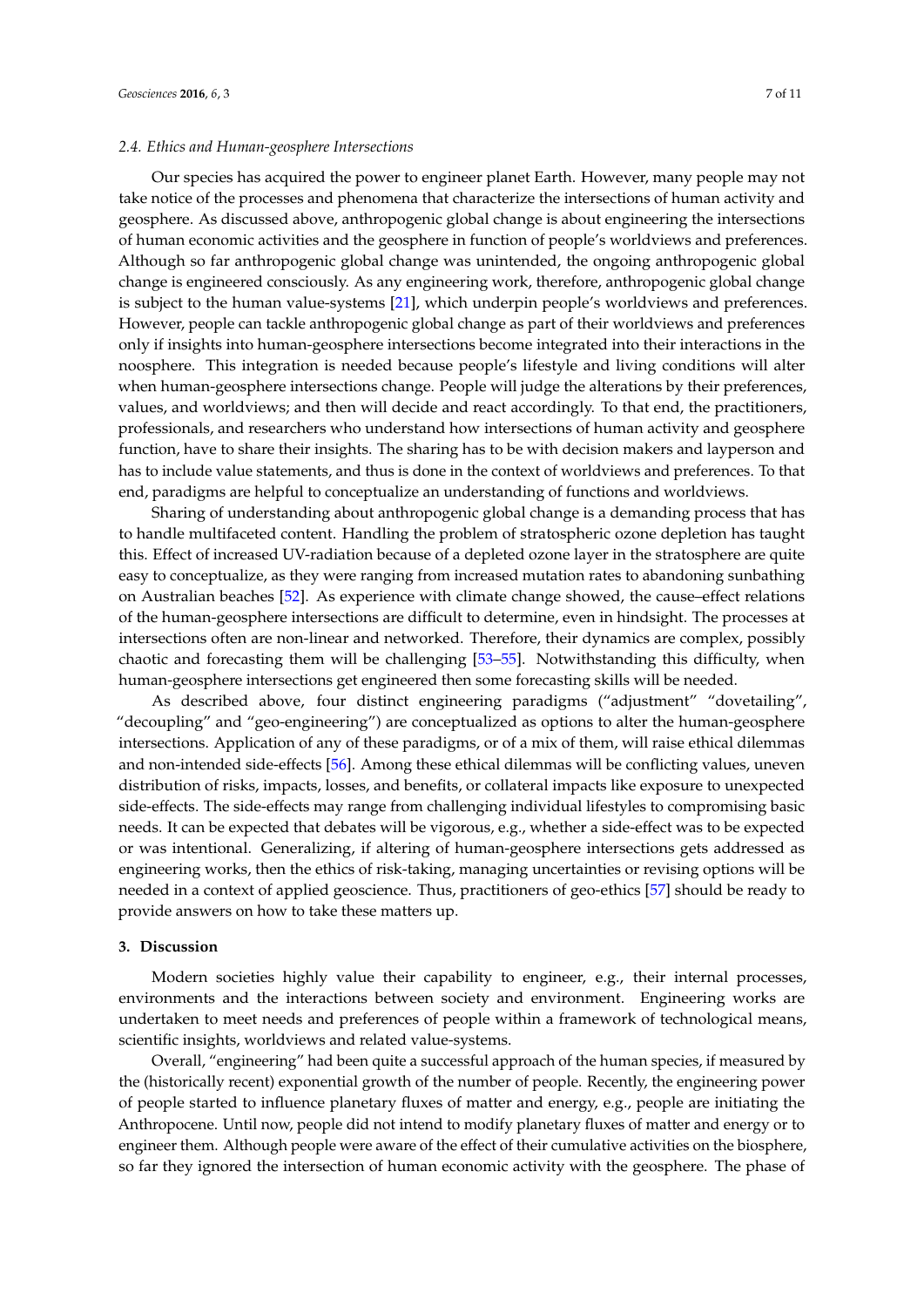history during which anthropogenic global change happened unnoticed has ended. Having lost innocence, nowadays anthropogenic global change is an intentional act [\[23\]](#page-9-6).

Beyond continuing the current development path to alter Earth, alternatives exist on how to handle human-geosphere intersections. Each alternative has its intrinsic scientific, technical and ethical particularities, which outline a specific "engineering culture", which require study in its own. To compare these alternatives, at a very aggregated level, the baseline is "business as usual": the cumulative effect of human economic activity on the geosphere is accepted, monitored and factored into a next generation of engineering works. Continuing such a process "terraforming by number" may be an option because it deemed impossible to modify the current societal development paths.

Instead of a "business as usual" scenario, the incremental adjustment of the current development paths of production systems and consumption patterns is the actual political approach. To that end, anthropogenic and natural fluxes of matter and energy are "dovetailed" by "greening" the production systems and consumption patterns. An alternative ("eco-modernism"), which currently is a concept, emphasizes strengthening some of the traditional development paths of industrialized societies. The target is to "decouple" anthropogenic and natural fluxes of matter and energy. A further alternative ("geo-engineering"), which is currently researched, intends to "modulate" natural fluxes of matters to counter the effect of anthropogenic fluxes of matter, yet keeping societal development paths unchanged.

Whatever a particular engineering decision, "how to modify intersections of humankind's activities and the geosphere" will be given the available options, it will depend much on people's preferences and worldviews. Conscientiously, protagonists of any alternative argue why choices are engineering-wise "sound", economically "cost-effective" and ethically "right". Prominent examples are the "Eomodernist Manifesto", by that Asafu-Adjay and coauthors [\[47\]](#page-10-6) are advocating "decoupling"; Schwägerl's [\[11\]](#page-8-9) advocacy for "dovetailing"; or Rayner and coauthors [\[58\]](#page-10-15) presentation of "Oxford Principles" in support of "modulating" planetary systems.

Current public policies apply a mix of "adjustment" and "dovetailing" paradigms when regulating production systems and consumption patterns. The intergovernmental negotiations on global climate change show how value-loaded are interventions into human-geosphere intersections. The range of scientific, technical and economic matters include their specific ethical issues, namely whether scientific and engineering choices are professionally "sound". Likewise, the overarching societal matters are value-loaded, e.g., how to appropriate and distribute natural resources for what cost, accepted side-effects, and with what risk of further collateral effects. Even if these ethical issues seem familiar regarding their general nature [\[8\]](#page-8-6), their complexity has no precedence, simply because of the number of people who will be subject to consequences of the choices made, and the range of worldviews and preferences that these people have.

For any "engineering culture", the particular ethical issues of "engineering Planet Earth" require that people have insights into the functioning of the human-geosphere intersections [\[59\]](#page-10-16). To render choices or decisions operable, people have to accept them. For decisions to be accepted requires that the dynamics of the people–people interactions in noosphere are understood so that they can be factored into the decision process. Thus, for "engineering planet Earth" [\[60\]](#page-10-17), reliable insights provided by humanities and social sciences are needed, which have to enlarge [\[61\]](#page-10-18) sound scientific, engineering and economic knowledge that was accumulated during the last decades [\[62\]](#page-10-19).

### **4. Conclusions**

In the context of the ongoing anthropogenic global change process, humankind's engineering works have a particular function, they are the means to intersect geosphere and noosphere. Engineering is understood to be the intended, value-driven change of environments with the purpose of facilitating production and reproduction. Implications of four paradigms are discussed, which each may frame in a particular manner, the engineering of human-geosphere intersections in the context of anthropogenic global change. The results are that whatever paradigm or mix of paradigms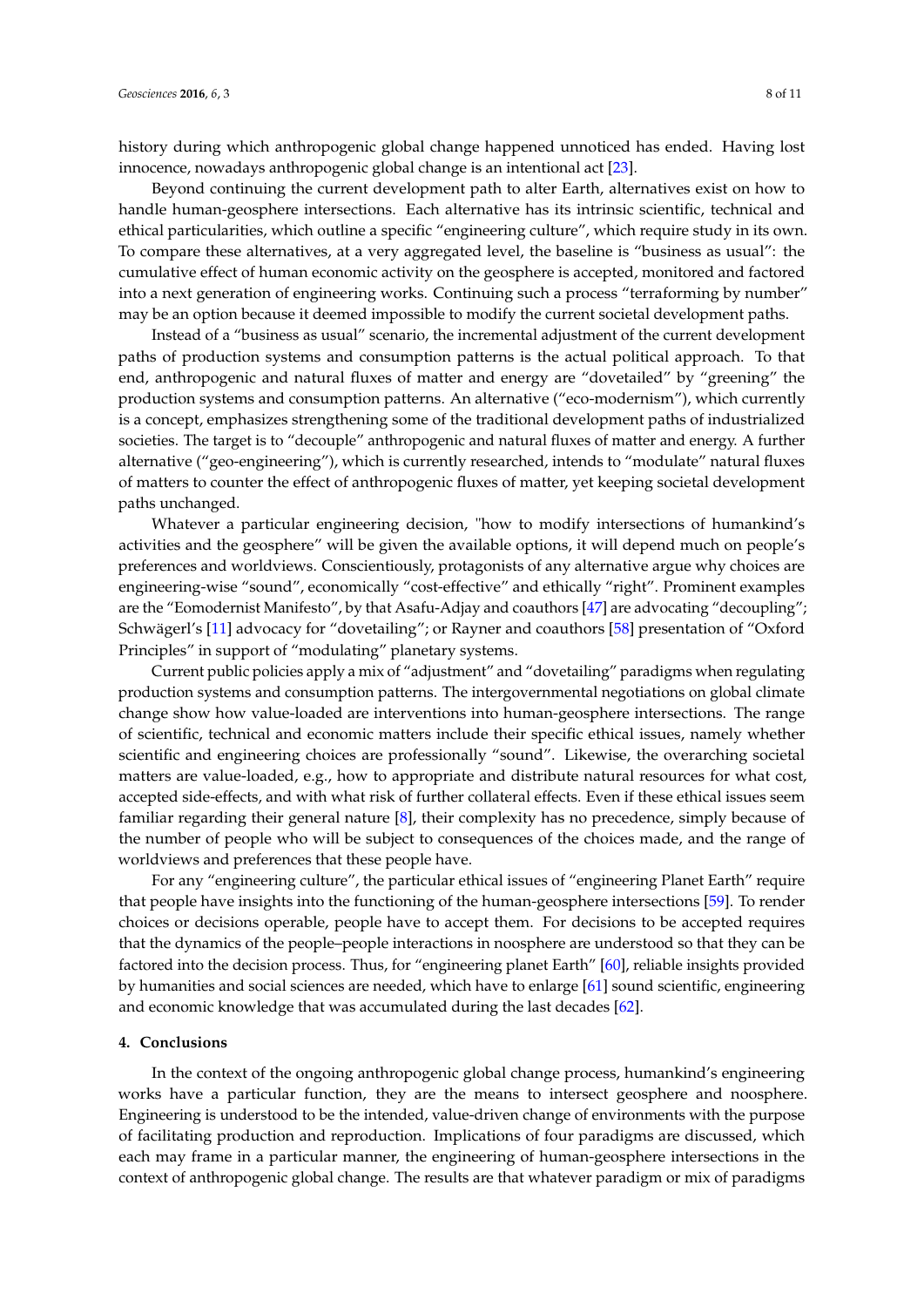a stakeholder may favor: geoscience know-how is paramount for the engineering works that are undertaken and framed by these "engineering paradigms". Therefore, to make choices, geoscience know-how has to become an essential component of the noosphere in the same manner as technological know-how became an intrinsic part of the noosphere during the last century. Public debates on "how to engineering human-geosphere intersections" will have to apply geoscience expertise. In these application contexts, ethics will be essential as a means to deal with the way of human thinking and acting and to guide appropriate behaviors and practices where human activities intersect the geosphere.

For the Anthropocene, the recognition of geoscience know-how as part of the noosphere seems obvious and it should possibly be twinned with geo-ethics as an orientation of how human activities and geosphere should intersect. In that sense, this discussion offers options for further studies (e.g., the economics of engineering global change, public awareness of human-geosphere intersections, geographical dispersion of people, resources or risks, *etc.*) that relate to engineering, geosphere, and noosphere.

**Acknowledgments:** I am grateful that my employer granted the opportunity to pursue scientific activities along with my professional duties. The opinions expressed in this essay are mine, the author and not of my employer. **Conflicts of Interest:** The author declares no conflict of interest.

## **References**

- <span id="page-8-0"></span>1. Monastersky, R. The Human Age. *Nature* **2015**, *519*, 144–147. [\[CrossRef\]](http://dx.doi.org/10.1038/519144a) [\[PubMed\]](http://www.ncbi.nlm.nih.gov/pubmed/25762264)
- <span id="page-8-1"></span>2. Lewis, S.L.; Maslin, M.A. Defining the Anthropocene. *Nature* **2015**, *519*, 171–180. [\[CrossRef\]](http://dx.doi.org/10.1038/nature14258) [\[PubMed\]](http://www.ncbi.nlm.nih.gov/pubmed/25762280)
- <span id="page-8-14"></span>3. Braje, T.J.; Erlandson, J.M. Looking forward, looking back: Humans, anthropogenic change, and the Anthropocene. *Anthropocene* **2013**, *4*, 116–121. [\[CrossRef\]](http://dx.doi.org/10.1016/j.ancene.2014.05.002)
- <span id="page-8-2"></span>4. Folke, C.; Jansson, Å.; Rockström, J.; Olsson, P.; Carpenter, S.R.; Stuart Chapin, F.; Crépin, A.S.; Daily, G.; Danell, K.; Ebbesson, J.; *et al*. Reconnecting to the biosphere. *Ambio* **2011**, *40*, 719–738. [\[CrossRef\]](http://dx.doi.org/10.1007/s13280-011-0184-y) [\[PubMed\]](http://www.ncbi.nlm.nih.gov/pubmed/22338712)
- <span id="page-8-3"></span>5. Bracmort, K.; Lattanzio, R.K. Geoengineering: Governance and Technological Policy. Available online: https://books.google.com/books?hl=en&lr=&id=oAI4ojo7uNAC&oi=fnd&pg=PA1&dq=Geoengineering:+ Governance+and+Technological+Policy&ots=yj3hXmgKCT&sig=7UVdHFnwftfEK1agl8V-uYzNYZ0#v= onepage&q=Geoengineering%3A%20Governance%20and%20Technological%20Policy&f=false (accessed on 12 November 2015).
- <span id="page-8-4"></span>6. Smith, B.D.; Zeder, M.A. The onset of the Anthropocene. *Anthropocene* **2013**, *4*, 8–13. [\[CrossRef\]](http://dx.doi.org/10.1016/j.ancene.2013.05.001)
- <span id="page-8-5"></span>7. Tickell, C. Societal responses to the Anthropocene. *Philos. Trans. A Math. Phys. Eng. Sci.* **2011**, *369*, 926–932. [\[CrossRef\]](http://dx.doi.org/10.1098/rsta.2010.0302) [\[PubMed\]](http://www.ncbi.nlm.nih.gov/pubmed/21282154)
- <span id="page-8-6"></span>8. Bugliarello, G. Ideal of civil engineering. *J. Prof. Issues Eng. Educ. Pract.* **1994**, *120*, 290–294. [\[CrossRef\]](http://dx.doi.org/10.1061/(ASCE)1052-3928(1994)120:3(290))
- <span id="page-8-7"></span>9. Bonneuil, C.; Fressoz, J.-B. *L'événement Anthropocène—La Terre, L'histoire et Nous*; Seuil: Paris, France, 2013.
- <span id="page-8-8"></span>10. Barnosky, A.D.; Hadly, E.A; Bascompte, J.; Berlow, E.L.; Brown, J.H.; Fortelius, M.; Getz, W.M.; Harte, J.; Hastings, A.; Marquet, P.A.; *et al*. Approaching a state shift in Earth's biosphere. *Nature* **2012**, *486*, 52–58. [\[CrossRef\]](http://dx.doi.org/10.1038/nature11018) [\[PubMed\]](http://www.ncbi.nlm.nih.gov/pubmed/22678279)
- <span id="page-8-9"></span>11. Schwägerl, C. *The Anthropocene—The Human Era and How It Shapes Our Planet*; Synergetic Press: Santa Fe, NM, USA, 2014.
- <span id="page-8-10"></span>12. Foley, S.F.; Gronenborn, D.; Andreae, M.O.; Kadereit, J.W.; Esper, J.; Scholz, D.; Pöschl, U.; Jacob, D.E.; Schöne, B.R.; Schreg, R.; *et al*. The Palaeoanthropocene—The beginnings of anthropogenic environmental change. *Anthropocene* **2013**, *3*, 83–88. [\[CrossRef\]](http://dx.doi.org/10.1016/j.ancene.2013.11.002)
- <span id="page-8-11"></span>13. Ellis, E.C.; Goldewijk, K.K.; Siebert, S.; Lightman, D.; Ramankutty, N. Anthropogenic transformation of the biomes, 1700 to 2000. *Glob. Ecol. Biogeogr.* **2010**, *19*, 589–606. [\[CrossRef\]](http://dx.doi.org/10.1111/j.1466-8238.2010.00540.x)
- <span id="page-8-12"></span>14. Ellis, E.C. Anthropogenic transformation of the terrestrial biosphere. *Philos. Trans. A Math. Phys. Eng. Sci.* **2011**, *369*, 1010–1035. [\[CrossRef\]](http://dx.doi.org/10.1098/rsta.2010.0331) [\[PubMed\]](http://www.ncbi.nlm.nih.gov/pubmed/21282158)
- <span id="page-8-13"></span>15. Zalasiewicz, J.; Waters, C.N.; Williams, M.; Barnosky, A.D.; Cearreta, A.; Crutzen, P.; Ellis, E.; Ellis, M.A.; Fairchild, I.J.; Grinevald, J.; *et al*. When did the Anthropocene begin? A mid-twentieth century boundary level is stratigraphically optimal. *Quat. Int.* **2015**. [\[CrossRef\]](http://dx.doi.org/10.1016/j.quaint.2014.11.045)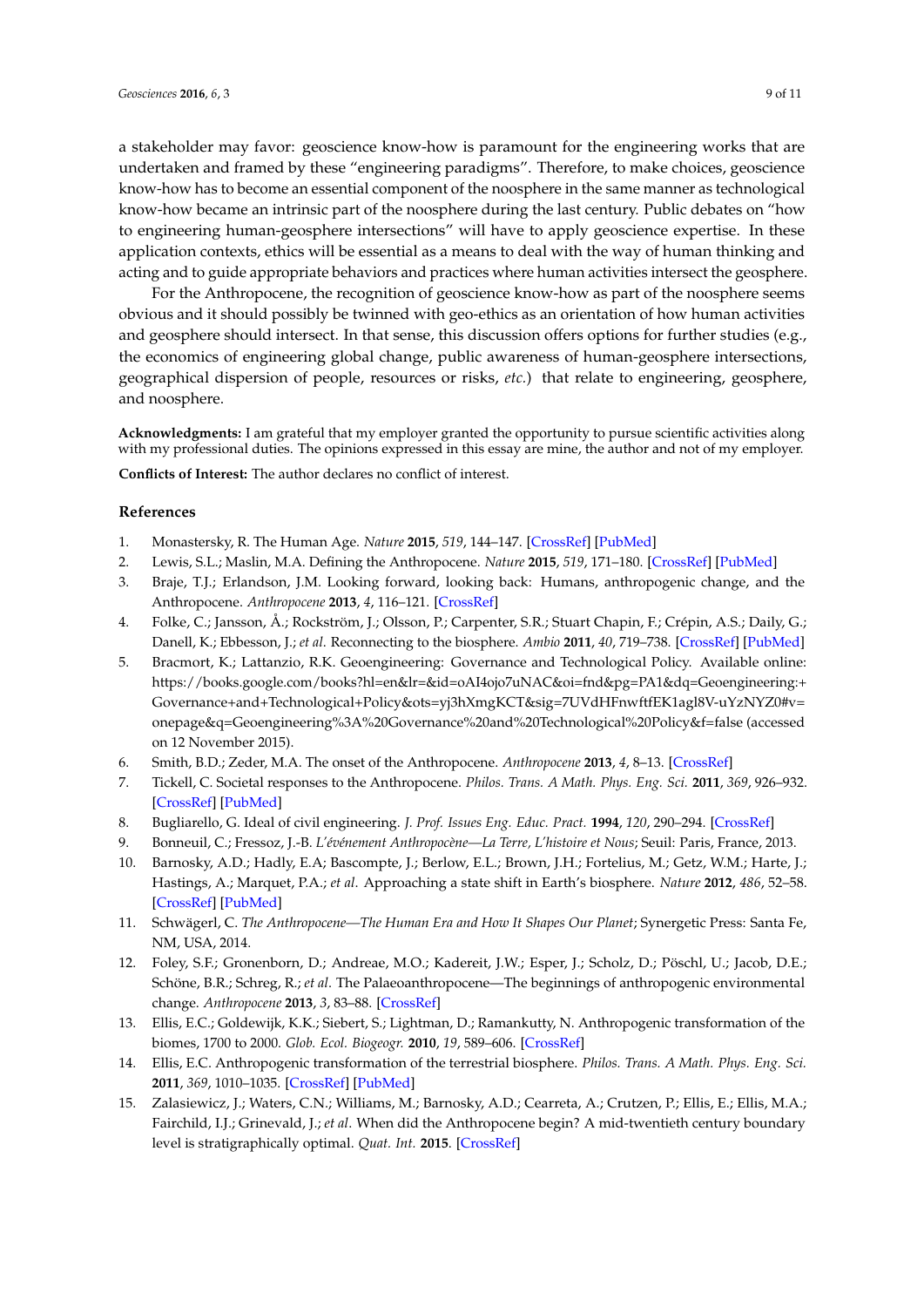- <span id="page-9-0"></span>16. Bohle, M. Recording the onset of the Anthropocene. In *Engineering Geology for Society and Territory*; Lollino, G., Arattano, M., Giardino, M., Oliveira, R., Peppoloni, S., Eds.; Springer: Berlin, Germany, 2014; Volume 7, pp. 161–163.
- <span id="page-9-1"></span>17. Weisz, H.; Clark, E. Society-nature coevolution: Interdisciplinary concept for sustainability. *Geogr. Ann. Ser. B Hum. Geogr.* **2011**, *93*, 281–287. [\[CrossRef\]](http://dx.doi.org/10.1111/j.1468-0467.2011.00382.x)
- <span id="page-9-2"></span>18. Bergthaller, H.; Emmett, R.; Johns-Putra, A.; Kneitz, A.; Lidström, S.; McCorristine, S.; Pérez Ramos, I.; Phillips, D.; Rigby, K.; Robin, L. Mapping Common Ground: Ecocriticism, Environmental History, and the Environmental Humanities. *Environ. Humanit.* **2014**, *5*, 261–276.
- <span id="page-9-3"></span>19. Landes, D.S. *The Unbound Prometheus*; Cambridge University Press: Cambridge, UK, 2003.
- 20. Malanima, P. *Europäische Wirtschaftsgeschichte 10–19. Jahrhundert*; Böhlau UTB: Stuttgart, Germany, 2010.
- <span id="page-9-4"></span>21. Palsson, G.; Szerszynski, B.; Sörlin, S.; Marks, J.; Avril, B.; Crumley, C.; Hackmann, H.; Holm, P.; Ingram, J.; Kirman, A.; *et al*. Reconceptualizing the "Anthropos" in the Anthropocene: Integrating the Social Sciences and Humanities in Global Environmental Change Research. *Environ. Sci. Policy* **2012**. [\[CrossRef\]](http://dx.doi.org/10.1016/j.envsci.2012.11.004)
- <span id="page-9-5"></span>22. Biermann, F.; Betsill, M.M.; Vieira, S.C.; Gupta, J.; Kanie, N.; Liverman, D.; Schroeder, H.; Lebel, L.; Siebenhüner, B.; Yanda, P.Z.; *et al*. Navigating the Anthropocene: The Earth System Governance Project strategy paper. *Curr. Opin. Environ. Sustain.* **2010**, *2*, 202–208. [\[CrossRef\]](http://dx.doi.org/10.1016/j.cosust.2010.04.005)
- <span id="page-9-6"></span>23. Ellis, M.A.; Trachtenberg, Z. Which Anthropocene is it to be? Beyond geology to a moral and public discourse. *Earth Future* **2014**. [\[CrossRef\]](http://dx.doi.org/10.1002/2013EF000191)
- <span id="page-9-7"></span>24. Fressoz, J.-B. *L'Apocalypse Joyeuse—Une Histoire du Risque Technologique*; Seuil: Paris, France, 2012.
- <span id="page-9-8"></span>25. Fernandez-Armesto, F. *Millenium: A History of the Last Thousand Years*; Charles Scribner's Sons: New York, NY, USA, 1996.
- <span id="page-9-9"></span>26. Viollet, P. *L'Hydraulique Dans Les Civilisations Anciennes: 5000ans D'Histoire*; Presses des Ponts: Toulon, France, 2000.
- <span id="page-9-10"></span>27. Syvitski, J.P.M.; Kettner, A. Sediment flux and the Anthropocene. *Philos. Trans. R. Soc. A Math. Phys. Eng. Sci.* **2011**, *369*, 957–975. [\[CrossRef\]](http://dx.doi.org/10.1098/rsta.2010.0329) [\[PubMed\]](http://www.ncbi.nlm.nih.gov/pubmed/21282156)
- <span id="page-9-11"></span>28. Lynn, W.S. Animals, Ethics and Geography. In *Animal Geographics: Plan, Politics and Identity in the Nature Cultural Borderlands*; Verso: London, UK, 1998; pp. 280–298.
- <span id="page-9-12"></span>29. Diamond, J. *Collapse: How Societies Choose to Fail or Succeed*; Viking Penguin, 2005.
- <span id="page-9-13"></span>30. Sirocko, F. *Wetter, Klima, Menschheitentwicklung: Von der Eiszeit bis ins 21.Jahrhundert*; Konrad Theiss: Stuttgart, Germany, 2012.
- <span id="page-9-14"></span>31. Steffen, W.; Sanderson, R.A.; Tyson, P.D.; Jäger, J.; Matson, P.A.; Moore, B., III; Oldfield, F.; Richardson, K.; Schellnhuber, H.J.; Turner, B.L.; *et al*. *Global Change and the Earth System: A Planet under Pressure*; Springer: Berlin, Germany, 2005.
- <span id="page-9-15"></span>32. Cardinale, B.; Duffy, J.; Gonzalez, A. Biodiversity loss and its impact on humanity. *Nature* **2012**, *486*, 59–67. [\[CrossRef\]](http://dx.doi.org/10.1038/nature11148) [\[PubMed\]](http://www.ncbi.nlm.nih.gov/pubmed/22678280)
- <span id="page-9-16"></span>33. Barrett, S. The incredible economics of geoengineering. *Environ. Resour. Econ.* **2008**, *39*, 45–54. [\[CrossRef\]](http://dx.doi.org/10.1007/s10640-007-9174-8)
- 34. Ryghaug, M.; Holtan Sorensen, K.; Naess, R. Making sense of global warming: Norwegians appropriating knowledge of anthropogenic climate change. *Public Underst. Sci.* **2011**, *20*, 778–795. [\[CrossRef\]](http://dx.doi.org/10.1177/0963662510362657) [\[PubMed\]](http://www.ncbi.nlm.nih.gov/pubmed/22397085)
- <span id="page-9-17"></span>35. Sadler-Smith, E. Making sense of global warming: Designing a human resource development response. *J. Eur. Train. Ind.* **2014**, *38*, 387–397.
- <span id="page-9-18"></span>36. Gibson-Graham, J.K.; Roelvink, G. An Economic Ethics for the Anthropocene. *Antipode* **2010**, *41*, 320–346. [\[CrossRef\]](http://dx.doi.org/10.1111/j.1467-8330.2009.00728.x)
- <span id="page-9-19"></span>37. Sutherland, W.J.; Bellingan, L.; Bellingham, J.R.; Blackstock, J.J.; Bloomfield, R.M.; Bravo, M.; Cadman, V.M.; Cleevely, D.D.; Clements, A.; Cohen, A.S.; *et al*. A collaboratively-derived science-policy research agenda. *PLoS ONE* **2012**, *7*, 3–7. [\[CrossRef\]](http://dx.doi.org/10.1371/journal.pone.0031824) [\[PubMed\]](http://www.ncbi.nlm.nih.gov/pubmed/22427809)
- <span id="page-9-20"></span>38. Ehrlich, P.R.; Kareiva, P.M.; Daily, G.C. Securing natural capital and expanding equity to rescale civilization. *Nature* **2012**, *486*, 68–73. [\[CrossRef\]](http://dx.doi.org/10.1038/nature11157) [\[PubMed\]](http://www.ncbi.nlm.nih.gov/pubmed/22678281)
- <span id="page-9-21"></span>39. Sternberg, R. Hydropower: Dimensions of social and environmental coexistence. *Renew. Sustain. Energy Rev.* **2008**, *12*, 1588–1621. [\[CrossRef\]](http://dx.doi.org/10.1016/j.rser.2007.01.027)
- <span id="page-9-22"></span>40. Fu, B.; Wang, Y.K.; Xu, P.; Yan, K.; Li, M. Value of ecosystem hydropower service and its impact on the payment for ecosystem services. *Sci. Total Environ.* **2014**, *472*, 338–346. [\[CrossRef\]](http://dx.doi.org/10.1016/j.scitotenv.2013.11.015) [\[PubMed\]](http://www.ncbi.nlm.nih.gov/pubmed/24291631)